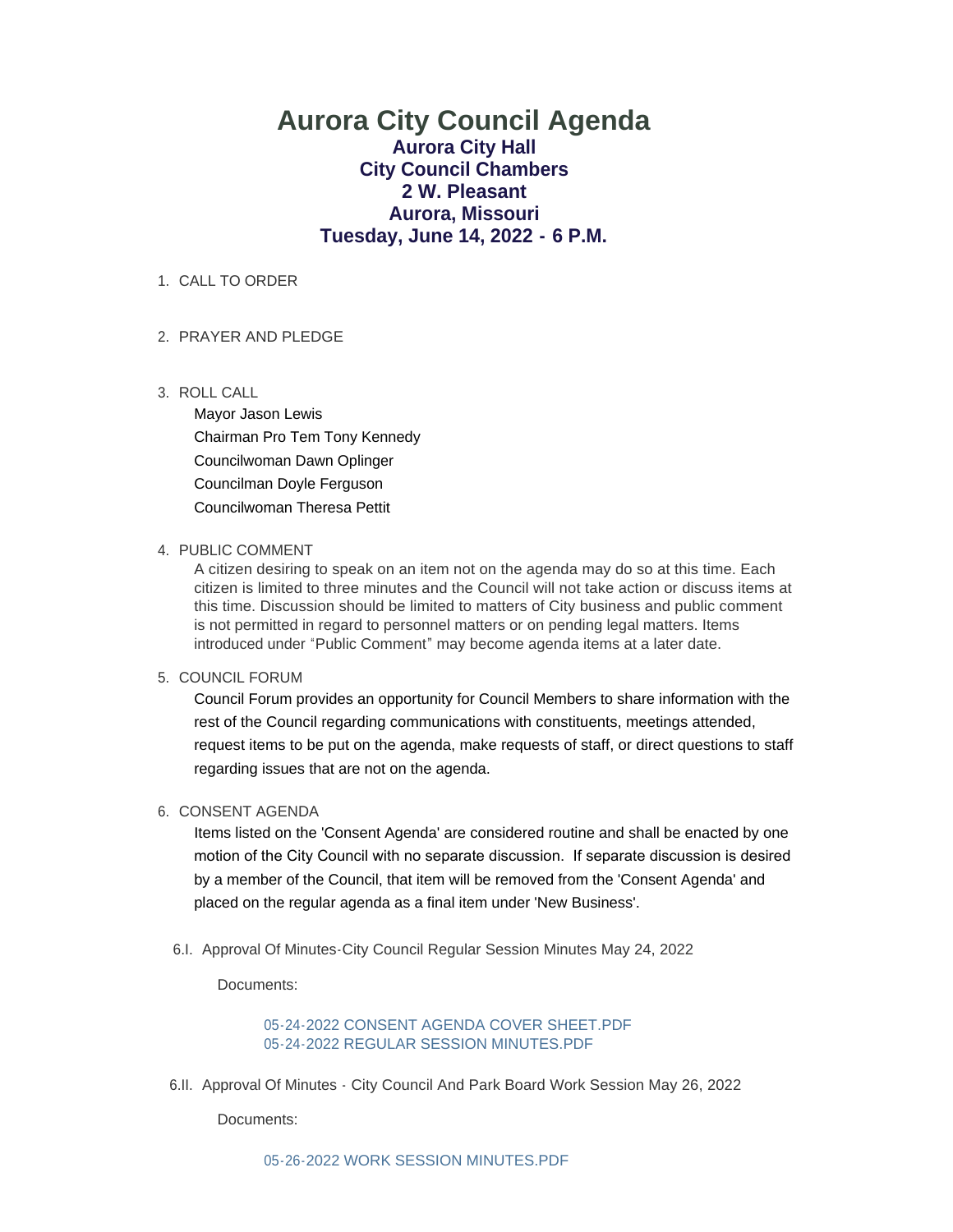6.III. May/June 2022 Appropriations

Documents:

#### [06-14-2022 MAY JUNE 2022 APPROPRIATIONS.PDF](https://www.aurora-cityhall.org/AgendaCenter/ViewFile/Item/1939?fileID=2291)

- 7. OLD BUSINESS
- 8. NEW BUSINESS
	- 8.I. Oath Of Office And Pinning Of New Police Officer

Documents:

## [OATH OF OFFICE COVER SHEET.PDF](https://www.aurora-cityhall.org/AgendaCenter/ViewFile/Item/1940?fileID=2282)

8.II. Resolution 2022-1865 MoDot Municipal Agreement An agreement with MoDot and the City of Aurora, Missouri, improving sidewalk for ADA standards

Documents:

[RESOLUTION 2022-1865 MODOT MUNICIPAL AGREEMENT COVER](https://www.aurora-cityhall.org/AgendaCenter/ViewFile/Item/1945?fileID=2279)  SHEET.PDF [RESOLUTION 2022-1865 MODOT MUNICIPAL AGREEMENT.PDF](https://www.aurora-cityhall.org/AgendaCenter/ViewFile/Item/1945?fileID=2280) [RESOLUTION 2022-1865 MODOT MUNICIPAL AGREEMENT](https://www.aurora-cityhall.org/AgendaCenter/ViewFile/Item/1945?fileID=2281)  DOCUMENTS.PDF

8.III. Resolution 2022-1863 Appointing Membership To The Airport Board - Holder

Documents:

[RESOLUTION 2022-1863 HOLDER AGENDA COVER.PDF](https://www.aurora-cityhall.org/AgendaCenter/ViewFile/Item/1944?fileID=2277) [RESOLUTION 2022-1863 AIRPORT BOARD APPT. HOLDER.PDF](https://www.aurora-cityhall.org/AgendaCenter/ViewFile/Item/1944?fileID=2278)

8.IV. Resolution 2022-1862 Appointing Membership To The Airport Board - Werner

Documents:

[RESOLUTION 2022-1862 WERNER AGENDA COVER.PDF](https://www.aurora-cityhall.org/AgendaCenter/ViewFile/Item/1943?fileID=2275) [RESOLUTION 2022-1862 AIRPORT BOARD APPT. WERNER.PDF](https://www.aurora-cityhall.org/AgendaCenter/ViewFile/Item/1943?fileID=2276)

8.V. Resolution 2022-1861 Appointing Membership To The Airport Board - Farless

Documents:

[RESOLUTION 2022-1861 FARLESS AGENDA COVER.PDF](https://www.aurora-cityhall.org/AgendaCenter/ViewFile/Item/1942?fileID=2274) [RESOLUTION 2022-1861 AIRPORT BOARD APPT. FARLESS.PDF](https://www.aurora-cityhall.org/AgendaCenter/ViewFile/Item/1942?fileID=2273)

8.VI. First Reading Of Ordinance No. 2022-3256

An ordinance adopting and enacting a new Code of Ordinances of the City of Aurora, County of Lawrence, State of Missouri; establishing the same; providing for the repeal of certain ordinances not included therein, except as herein expressly provided; providing for the manner of amending such Code of Ordinances; providing penalty for